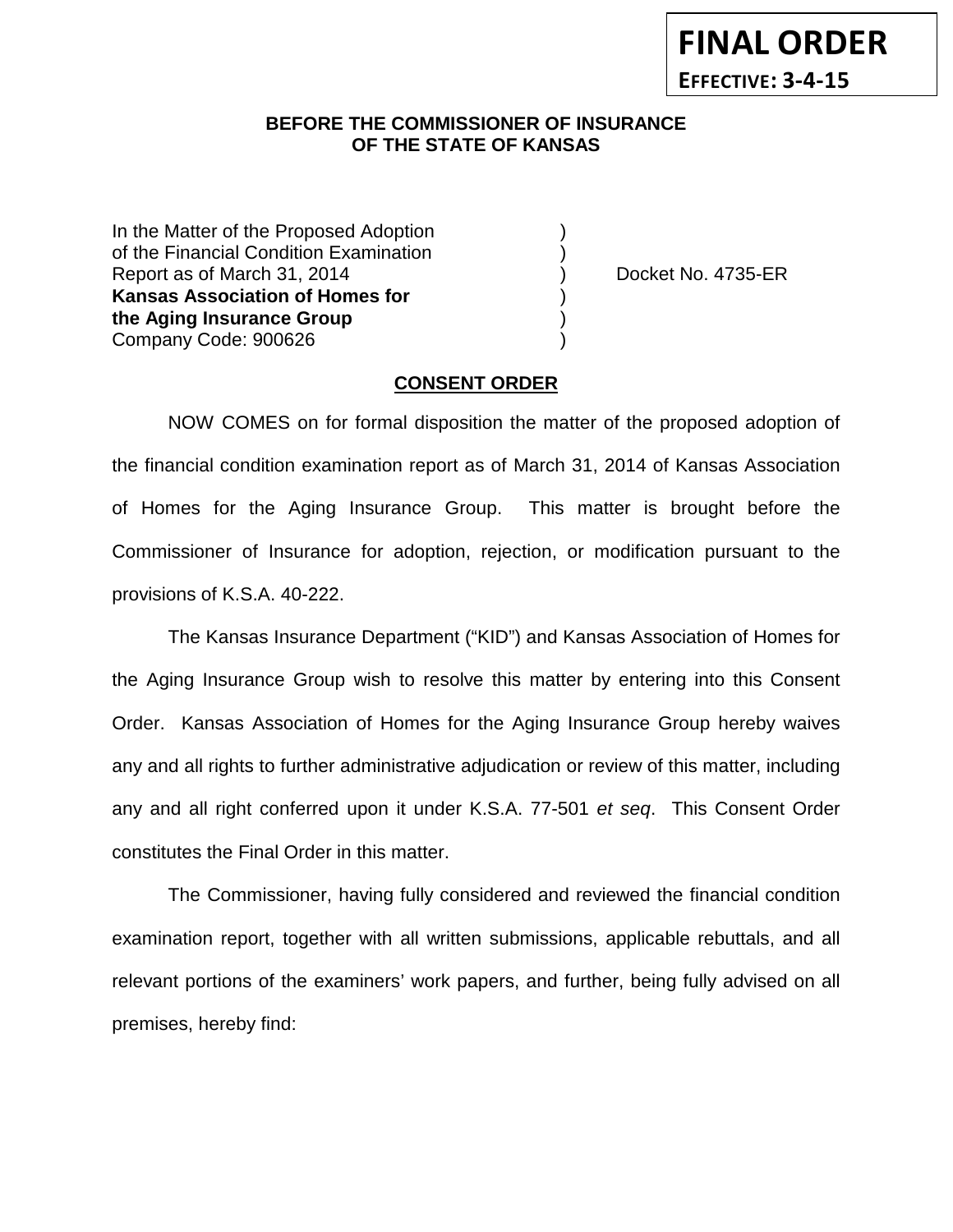#### **Policy Reasons**

It is stated policy of the State of Kansas that whenever the Commissioner of Insurance deems it necessary, an examination of the affairs and financial condition of any insurance company in the process of organization, applying for admission, or doing business in this State can be undertaken. In all cases, such an examination must occur once every five (5) years. Through the examination process, the insurance consuming public will be well served and protected.

#### **Findings of Fact**

1. The Commissioner of Insurance has jurisdiction over this matter pursuant to K.S.A. 40-222.

2. An examination of Kansas Association of Homes for the Aging Insurance Group was undertaken by the Kansas Insurance Department and was completed on January 16, 2015.

3. The examiner-in-charge tendered and filed with the Kansas Insurance Department a verified written report of the examination within thirty (30) days following completion of the examination, to wit; January 20, 2015.

4. Following receipt of the verified report, the Kansas Insurance Department transmitted the report to Kansas Association of Homes for the Aging Insurance Group, on February 2, 2015, with a duly executed notice advising the company of its opportunity to prepare and submit to the Kansas Insurance Department a written submission or rebuttal with respect to any and all matters contained in the report. Kansas Association of Homes for the Aging Insurance Group was further advised that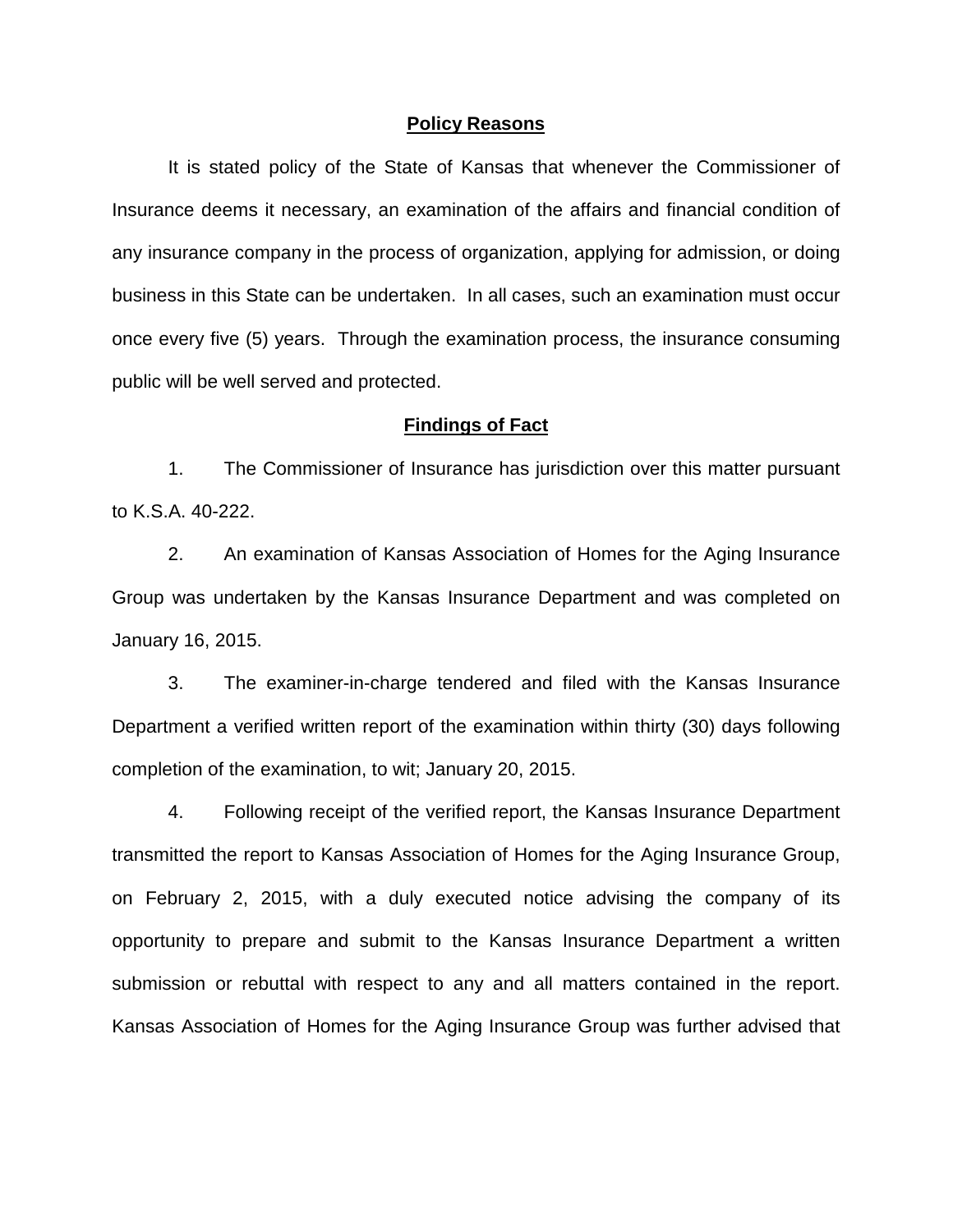any written submission or rebuttal needed to be filed with the Kansas Insurance Department no later than thirty (30) days after receipt of the verified report.

5. Kansas Association of Homes for the Aging Insurance Group filed a written acceptance of the verified report on February 9, 2015.

6. Based upon the written submission tendered by Kansas Association of Homes for the Aging Insurance Group, the company took no exceptions to matters contained in the verified report.

7. Within thirty (30) days of the end of the time period allowed for written submission or rebuttal, the Commissioner of Insurance fully reviewed the report, together with all written submissions and rebuttals provided by Kansas Association of Homes for the Aging Insurance Group The Commissioner of Insurance further reviewed all relevant workpapers.

8. No other written submissions or rebuttals were submitted by Kansas Association of Homes for the Aging Insurance Group.

## **Conclusion of Law**

9. K.S.A. 40-222(k)(2) provides:

"Within 30 days of the end of the period allowed for the receipt of written submissions or rebuttals, the commissioner shall fully consider and review the report, together with any written submissions or rebuttals and any relevant portions of the examiners workpapers and enter an order:

- (A) Adopting the examination report as filed or with modification or corrections. If the examination report reveals that the company is operating in violation of any law, regulation or prior order of the commissioner, the commissioner may order the company to take any action the commissioner considers necessary and appropriate to cure such violations; or
- (B) rejecting the examination report with directions to the examiners to reopen the examination for purposes of obtaining additional data,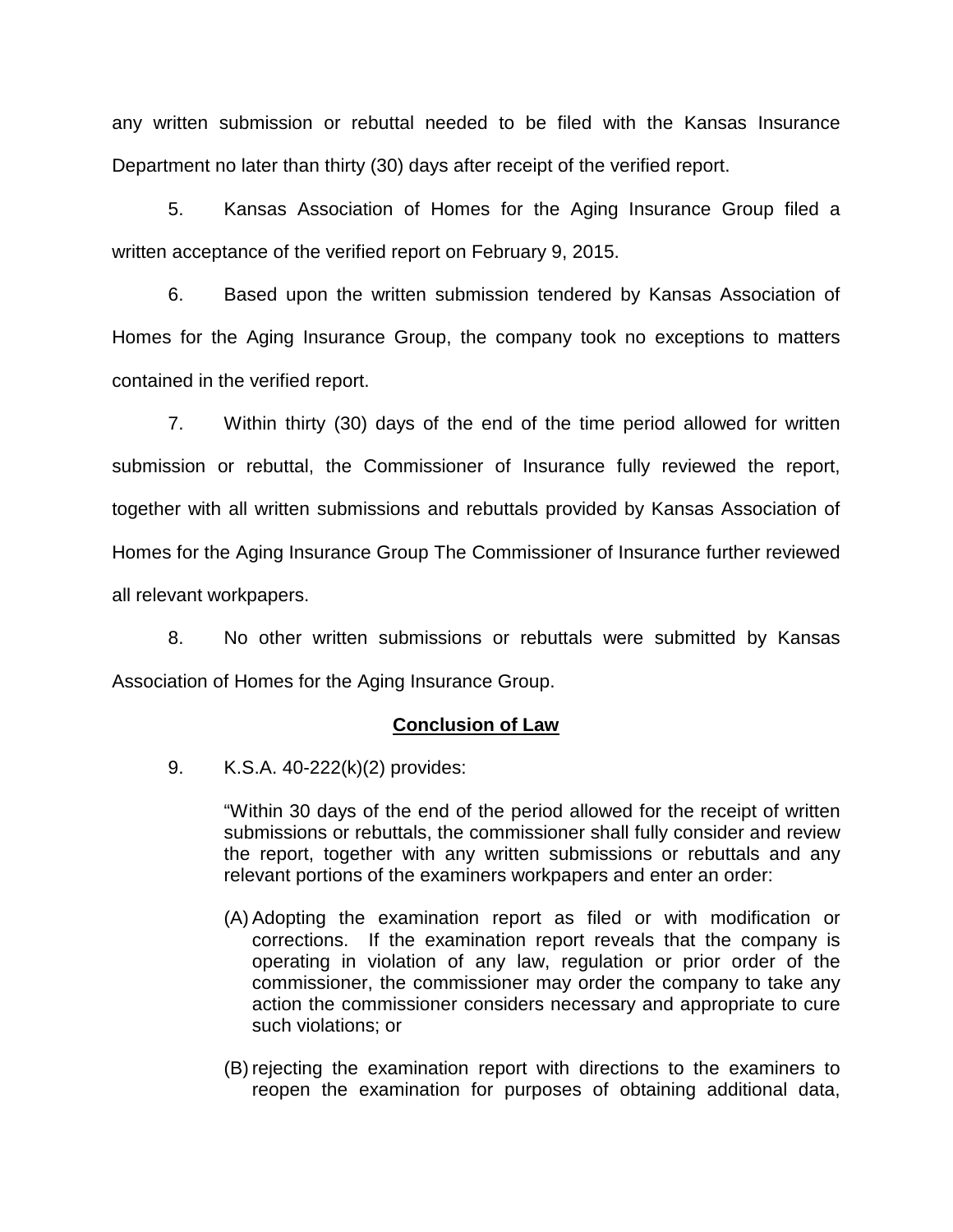documentation or information, and refiling pursuant to subsection (k); or

(C)call and conduct a fact-finding hearing in accordance with K.S.A. 40- 281 and amendments thereto for purposes of obtaining additional documentation, data, information and testimony."

10. Based upon the Findings of Fact enumerated in paragraphs #1 through #8 above, the financial condition examination report as of March 31, 2014 of Kansas Association of Homes for the Aging Insurance Group should be adopted.

# **IT IS THEREFORE, BY THE COMMISSIONER OF INSURANCE, ORDERED THAT:**

1. The financial condition examination report as of March 31, 2014 of Kansas Association of Homes for the Aging Insurance Group hereby is adopted.

2. The Commissioner of Insurance retains jurisdiction over this matter to issue any and all further Orders deemed appropriate or to take such further action necessary to dispose of this matter.

**IT IS SO ORDERED THIS \_\_4th\_\_ DAY OF\_\_\_\_March\_\_\_\_\_, 2015 IN THE CITY OF TOPEKA, COUNTY OF SHAWNEE, STATE OF KANSAS.**



\_/s/ Ken Selzer\_\_\_\_\_\_\_\_\_\_\_\_\_\_\_\_\_\_\_\_

Ken Selzer, CPA

Commissioner of Insurance

By:

\_/s/ Diane Minear\_\_\_\_\_\_\_\_\_\_\_\_\_\_\_\_\_\_

Diane Minear

Interim General Counsel